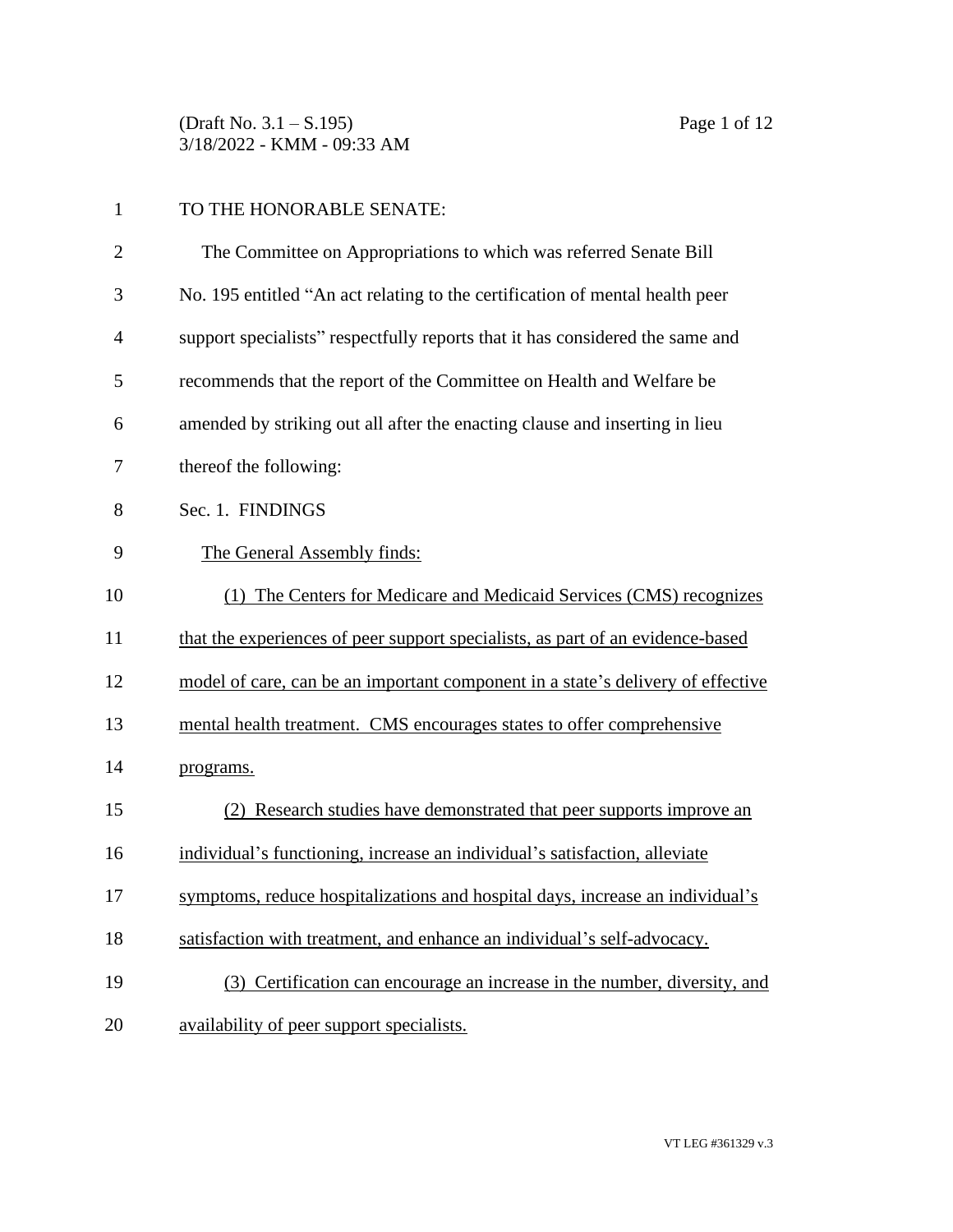(Draft No. 3.1 – S.195) Page 2 of 12 3/18/2022 - KMM - 09:33 AM

| $\mathbf{1}$   | (4) The U.S. Department of Veterans Affairs, more than 46 states, and              |  |
|----------------|------------------------------------------------------------------------------------|--|
| $\mathbf{2}$   | the District of Columbia have created statewide mental health peer certification   |  |
| 3              | programs.                                                                          |  |
| $\overline{4}$ | (5) Mental health peers in Vermont are currently providing                         |  |
| 5              | individualized support, coaching facilitation, and education to individuals with   |  |
| 6              | mental health needs, in a variety of settings, yet no statewide scope of practice, |  |
| 7              | standardized curriculum, training standards, supervision standards, or             |  |
| 8              | certification protocols are available.                                             |  |
| 9              | Sec. 2. PROGRAM DEVELOPMENT; MENTAL HEALTH PEER                                    |  |
| 10             | SUPPORT SPECIALIST CERTIFICATION PROGRAM                                           |  |
| 11             | (a) On or before September 1, 2022, the Department of Mental Health shall          |  |
| 12             | enter into an agreement with a peer-run or peer-led entity to develop a            |  |
| 13             | statewide certification program for peer support specialists in accordance with    |  |
| 14             | guidance issued by the Centers for Medicare and Medicaid Services for the          |  |
| 15             | purpose of enabling a certified mental health peer support specialist to receive   |  |
| 16             | Medicaid reimbursement for the individual's services. The selected peer-run        |  |
| 17             | or peer-led entity shall:                                                          |  |
| 18             | (1) Define the range of responsibilities, practice guidelines, and                 |  |
| 19             | supervision standards for peer support specialists using leading practice          |  |
| 20             | materials and the opinions of peer experts in the field.                           |  |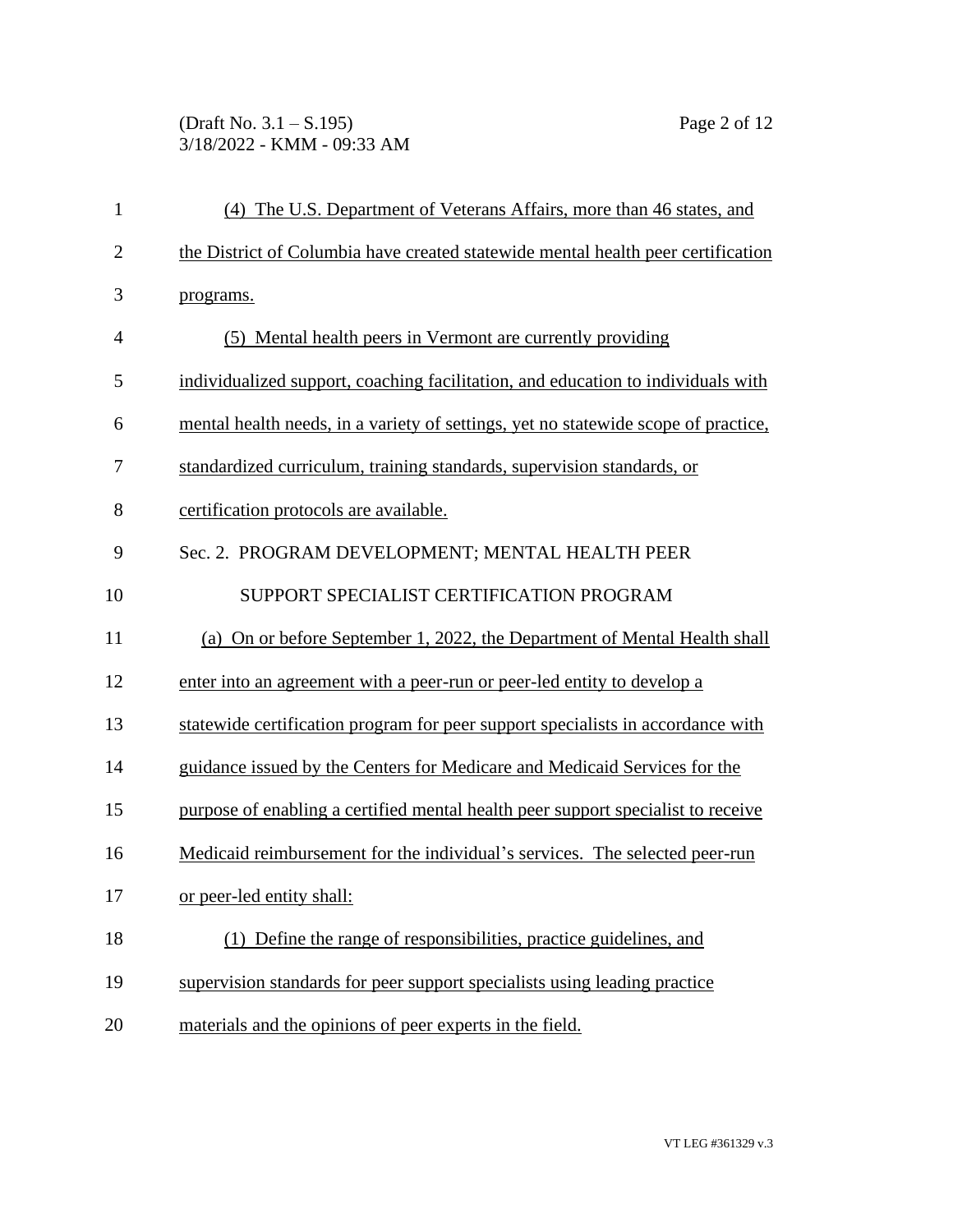(Draft No. 3.1 – S.195) Page 3 of 12 3/18/2022 - KMM - 09:33 AM

| $\mathbf{1}$   | (2) Determine the curriculum and core competencies required for                |  |  |
|----------------|--------------------------------------------------------------------------------|--|--|
| $\overline{2}$ | certification as a peer support specialist, including curriculum that may be   |  |  |
| 3              | offered in areas of specialization, such as veterans affairs, gender identity, |  |  |
| 4              | sexual orientation, and any other area of specialization recognized by the     |  |  |
| 5              | certifying body. The core competencies curriculum shall include, at a          |  |  |
| 6              | minimum, training related to the following elements:                           |  |  |
| 7              | (A) peer support values and orientation, including authentic and               |  |  |
| 8              | mutual relationships;                                                          |  |  |
| 9              | (B) lived experience;                                                          |  |  |
| 10             | (C) the concepts of resilience, recovery, and wellness;                        |  |  |
| 11             | (D) self-determination;                                                        |  |  |
| 12             | (E) trauma-informed practice;                                                  |  |  |
| 13             | human rights-based approach and advocacy;<br>(F)                               |  |  |
| 14             | (G) cultural competence;                                                       |  |  |
| 15             | (H) group facilitation skills, including communication, dialogue, and          |  |  |
| 16             | active listening;                                                              |  |  |
| 17             | (I) self-awareness and self-care;                                              |  |  |
| 18             | (J) conflict resolution;                                                       |  |  |
| 19             | (K) professional boundaries and ethics;                                        |  |  |
| 20             | (L) collaborative documentation skills and standards; and                      |  |  |
| 21             | (M) confidentiality.                                                           |  |  |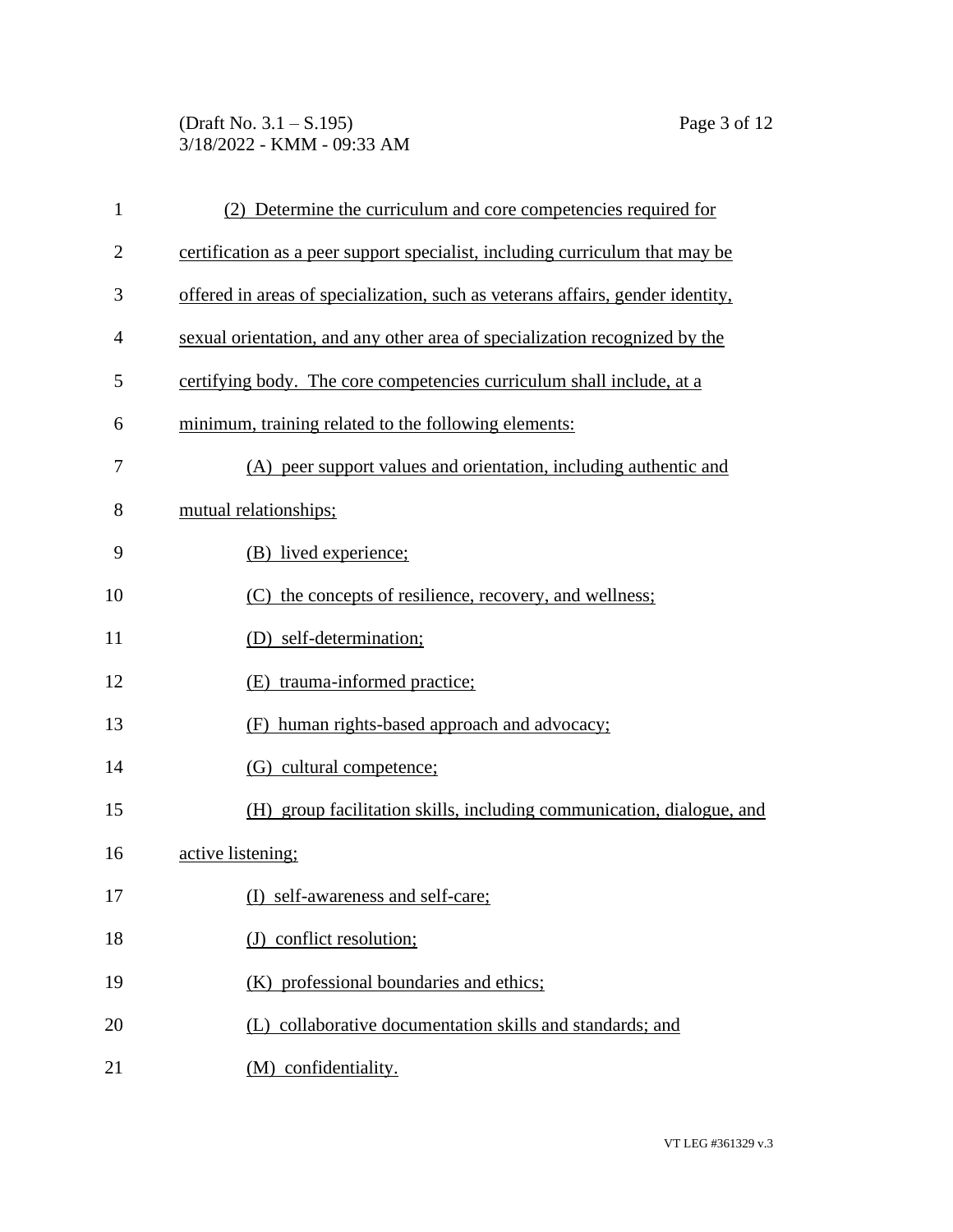(Draft No. 3.1 – S.195) Page 4 of 12 3/18/2022 - KMM - 09:33 AM

| $\mathbf{1}$   | (3) Establish a code of ethics for peer support specialists.                    |  |  |
|----------------|---------------------------------------------------------------------------------|--|--|
| $\overline{2}$ | (4) Determine the process and continuing education requirements for             |  |  |
| 3              | biennial certification renewal.                                                 |  |  |
| 4              | (5) Determine the process for investigating complaints and taking               |  |  |
| 5              | corrective action, which may include suspension and revocation of               |  |  |
| 6              | certification.                                                                  |  |  |
| 7              | (6) Determine a process for an individual employed as a peer support            |  |  |
| 8              | specialist on and after December 31, 2021 to obtain a certification pursuant to |  |  |
| 9              | 18 V.S.A. chapter 199, which shall include, at a minimum, a passing             |  |  |
| 10             | certification examination specifically created for this purpose.                |  |  |
| 11             | (b) In developing a statewide certification program for peer support            |  |  |
| 12             | specialists pursuant to this section, the selected peer-run or peer-led entity  |  |  |
| 13             | shall:                                                                          |  |  |
| 14             | (1) regularly seek advice and work collaboratively with the Office of           |  |  |
| 15             | Professional Regulation and the Departments of Mental Health and of Vermont     |  |  |
| 16             | Health Access; and                                                              |  |  |
| 17             | (2) seek feedback and recommendations from mental health peer-run               |  |  |
| 18             | and family organizations, hospitals, and mental health treatment providers and  |  |  |
| 19             | organizations by convening not fewer than four stakeholder meetings.            |  |  |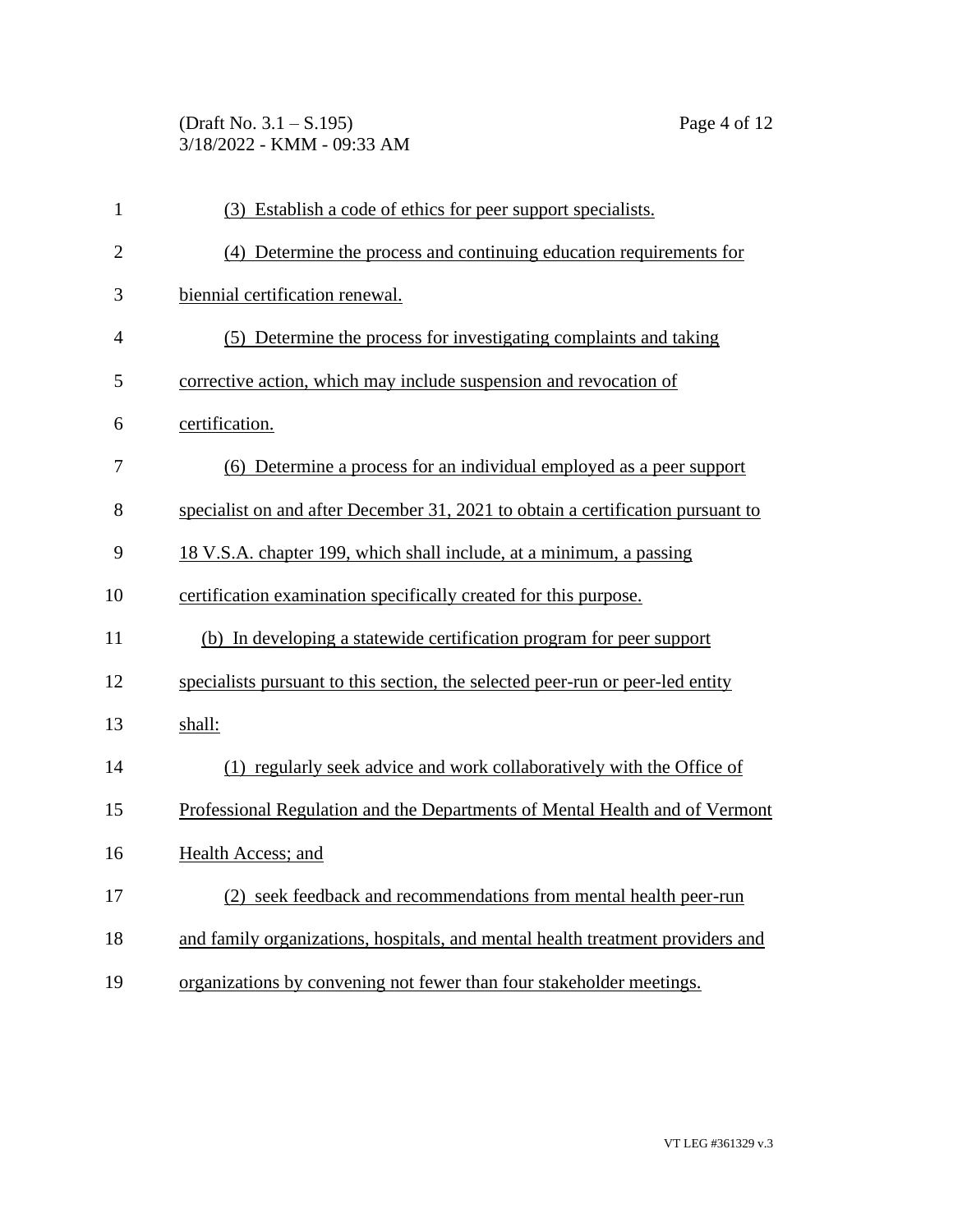(Draft No. 3.1 – S.195) Page 5 of 12 3/18/2022 - KMM - 09:33 AM

| $\mathbf{1}$   | (c) As used in this section:                                                    |  |  |  |
|----------------|---------------------------------------------------------------------------------|--|--|--|
| $\overline{2}$ | (1) "Certification," "core competencies," "peer-led," "peer-run," "peer         |  |  |  |
| 3              | support," and "peer support specialist" have the same meaning as in 18 V.S.A.   |  |  |  |
| $\overline{4}$ | chapter 199.                                                                    |  |  |  |
| 5              | (2) "Collaborative documentation" means a model in which peer support           |  |  |  |
| 6              | specialists and recipients of peer support services collaborate in periodically |  |  |  |
| 7              | creating intake and assessment summaries, service plans, progress notes, or     |  |  |  |
| 8              | tallies of services rendered, or any combination of these tasks. Collaborative  |  |  |  |
| 9              | documentation may be completed at weekly or monthly intervals rather than at    |  |  |  |
| 10             | every encounter.                                                                |  |  |  |
| 11             | Sec. 3. 18 V.S.A. chapter 199 is added to read:                                 |  |  |  |
| 12             | CHAPTER 199. PEER SUPPORT SPECIALISTS                                           |  |  |  |
| 13             | § 8501. PURPOSE                                                                 |  |  |  |
| 14             | It is the intent of the General Assembly that the peer support specialist       |  |  |  |
| 15             | certification program established in this chapter achieve the following:        |  |  |  |
| 16             | (1) support the ongoing provision of services by certified peer support         |  |  |  |
| 17             | specialists for individuals experiencing a mental health challenge or for       |  |  |  |
| 18             | caregivers parenting children, youth, or emerging adults who are experiencing   |  |  |  |
| 19             | a mental health challenge;                                                      |  |  |  |
| 20             | (2) support coaching, skill building, and fostering social connections          |  |  |  |
| 21             | among individuals experiencing a mental health challenge or caregivers          |  |  |  |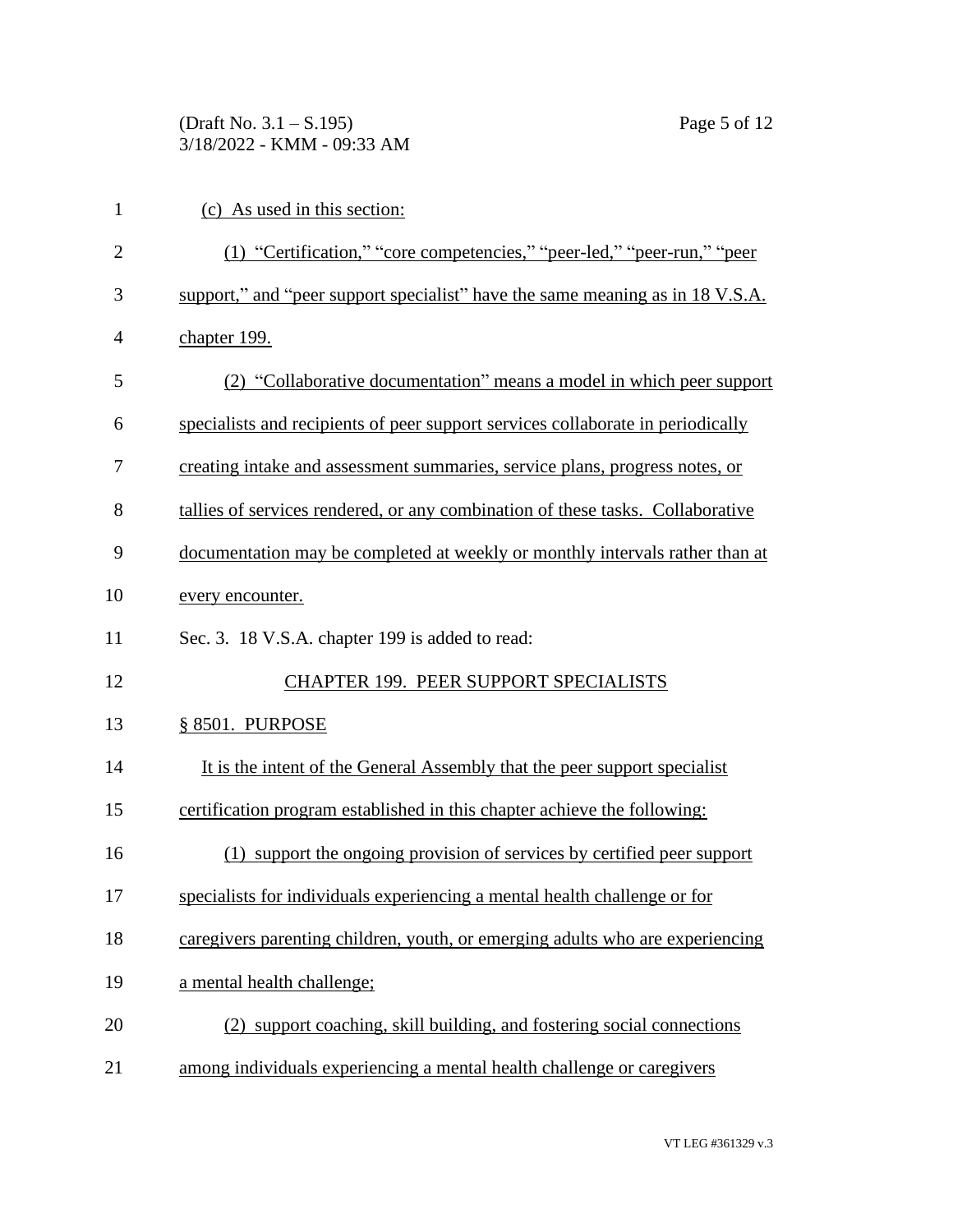(Draft No. 3.1 – S.195) Page 6 of 12 3/18/2022 - KMM - 09:33 AM

| $\mathbf{1}$   | parenting children, youth, or emerging adults who are experiencing a mental     |  |
|----------------|---------------------------------------------------------------------------------|--|
| $\overline{2}$ | health challenge;                                                               |  |
| 3              | (3) provide one part in a continuum of services, in conjunction with            |  |
| $\overline{4}$ | other community mental health and recovery services;                            |  |
| 5              | (4) collaborate with others providing care or support to an individual          |  |
| 6              | experiencing a mental health challenge;                                         |  |
| 7              | (5) assist individuals experiencing a mental health challenge in                |  |
| 8              | developing coping mechanisms and problem-solving skills;                        |  |
| 9              | (6) promote skill building for individuals with regard to socialization,        |  |
| 10             | recovery, self-sufficiency, self-advocacy, development of natural supports, and |  |
| 11             | maintenance of skills learned in other support services; and                    |  |
| 12             | (7) encourage employment of peer support specialists.                           |  |
| 13             | § 8502. DEFINITIONS                                                             |  |
| 14             | As used in this chapter:                                                        |  |
| 15             | (1) "Certification" means the activities of the certifying body related to      |  |
| 16             | the verification that an individual has met all the requirements under this     |  |
| 17             | chapter and that the individual may provide mental health support pursuant to   |  |
| 18             | this chapter, including the subspecialty of family-to-family peer support.      |  |
| 19             | (2) "Certified" means all federal and State requirements have been              |  |
| 20             | satisfied by an individual who is seeking designation pursuant to this chapter, |  |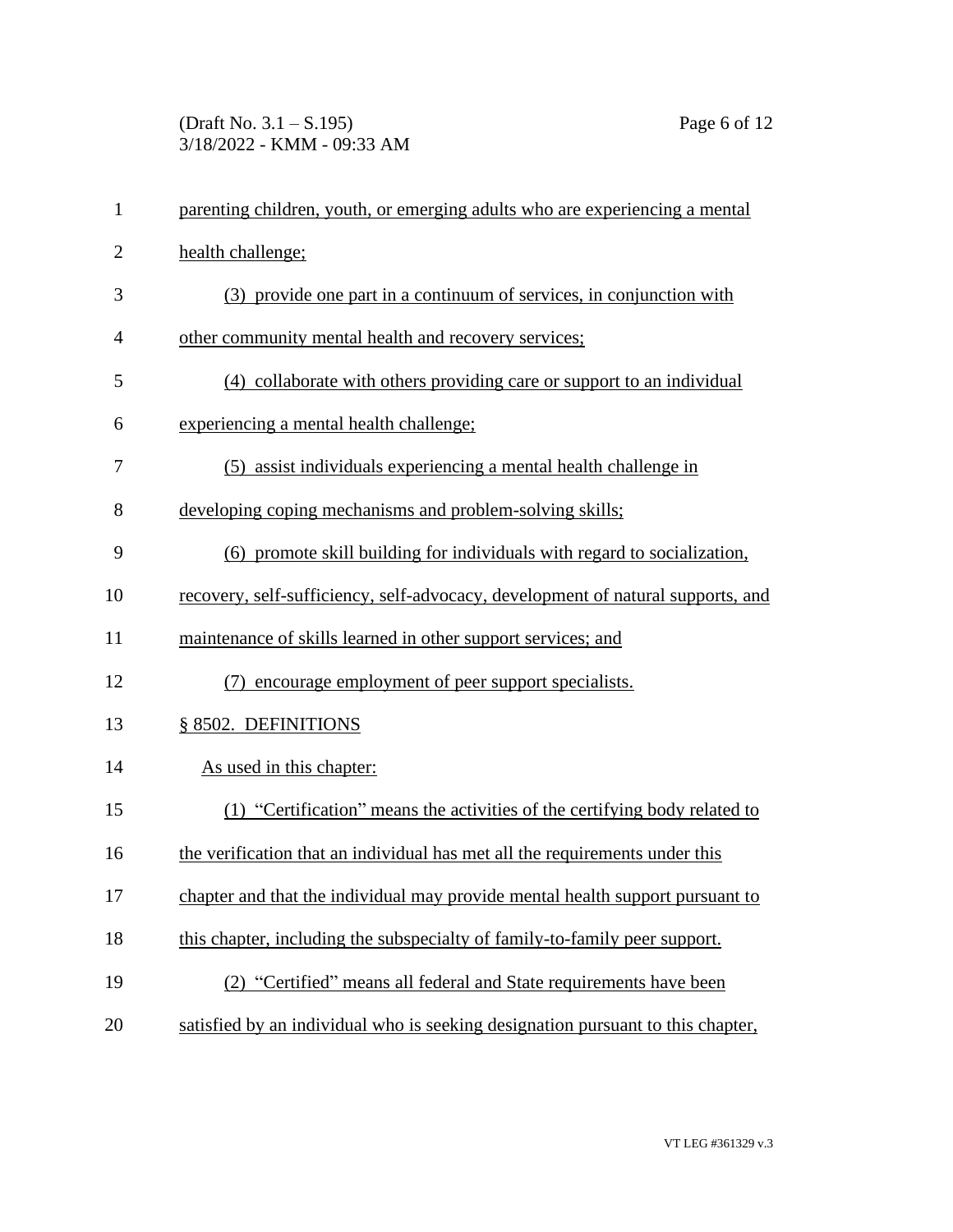(Draft No. 3.1 – S.195) Page 7 of 12 3/18/2022 - KMM - 09:33 AM

| $\mathbf{1}$   | including completion of curriculum and training requirements, testing, and       |  |
|----------------|----------------------------------------------------------------------------------|--|
| $\overline{2}$ | agreement to uphold and abide by the code of ethics.                             |  |
| 3              | (3) "Code of ethics" means the standards to which a peer support                 |  |
| $\overline{4}$ | specialist is required to adhere.                                                |  |
| 5              | (4) "Core competencies" means the foundational and essential                     |  |
| 6              | knowledge, skills, and abilities required for peer support specialists.          |  |
| 7              | (5) "Department" means the Department of Mental Health.                          |  |
| 8              | (6) "Peer-led" means an entity, program, or service whose executive              |  |
| 9              | director, chief operating officer, or the individual responsible for the day-to- |  |
| 10             | day service identifies publicly as a person with lived experience of mental      |  |
| 11             | health challenges and the entity, program, or service operates as an alternative |  |
| 12             | to traditional mental health services and treatment.                             |  |
| 13             | (7) "Peer-run" means an entity, program, or service that is controlled           |  |
| 14             | and operated by individuals with lived experience of the mental health system    |  |
| 15             | or a mental health condition.                                                    |  |
| 16             | (8) "Peer support" means an approach to relationships that recognizes            |  |
| 17             | each individual as the expert of their own experience, fosters connection        |  |
| 18             | through shared or similar experiences, centers on mutuality and mutual           |  |
| 19             | support, preserves autonomy, and creates the opportunity for meaningful          |  |
| 20             | connections and exploring possibilities.                                         |  |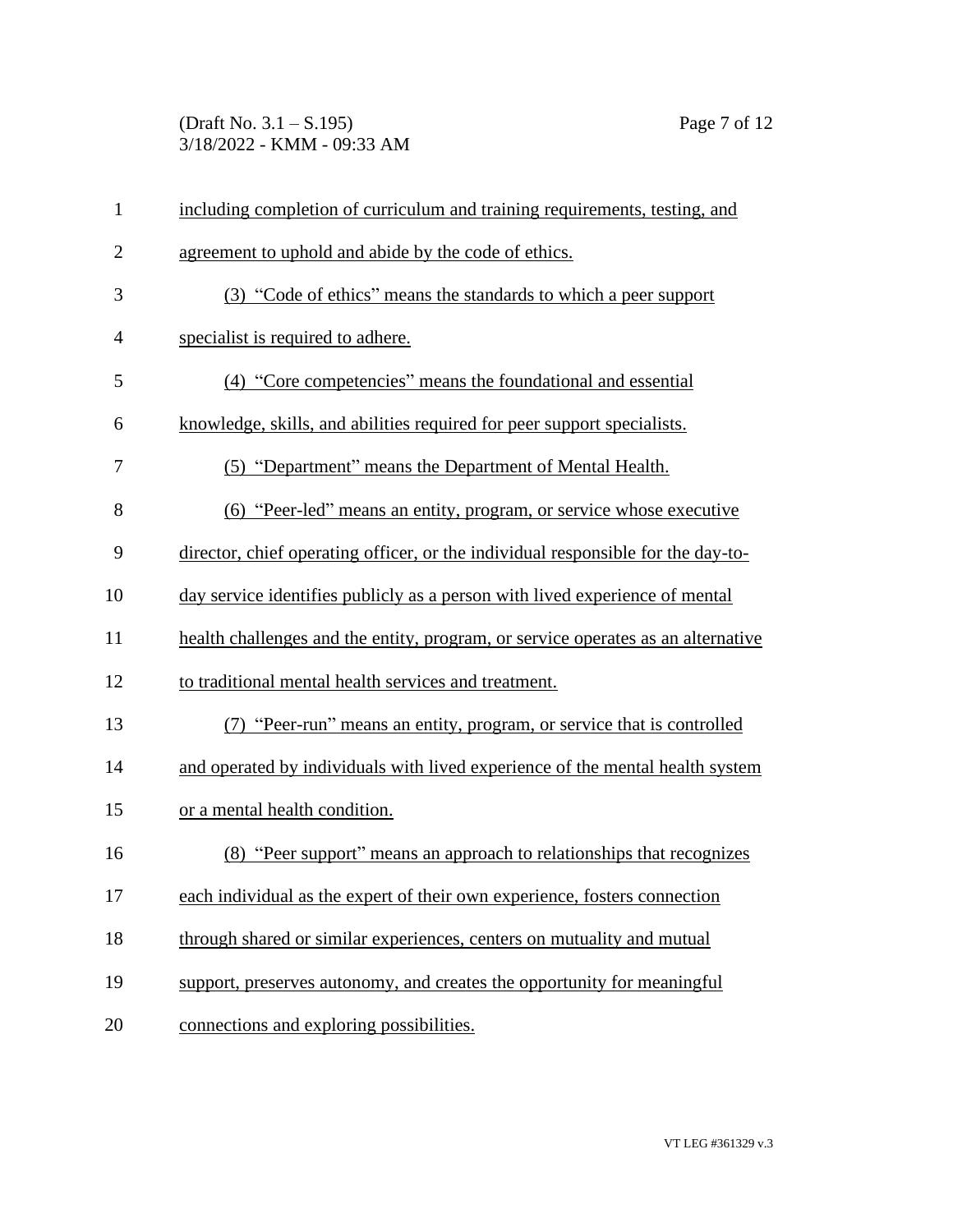(Draft No. 3.1 – S.195) Page 8 of 12 3/18/2022 - KMM - 09:33 AM

| $\mathbf{1}$   | (9) "Peer support specialist" means an individual who is at least                 |  |  |
|----------------|-----------------------------------------------------------------------------------|--|--|
| $\overline{2}$ | 18 years of age and who self-identifies as having lived experience with the       |  |  |
| 3              | process of recovery from a mental health challenge or an individual with lived    |  |  |
| $\overline{4}$ | experience of parenting a child, youth, or emerging adult who is experiencing a   |  |  |
| 5              | mental health challenge.                                                          |  |  |
| 6              | (10) "Recovery" means a process of change through which individuals               |  |  |
| 7              | improve their health and wellness, live a self-directed life, and strive to reach |  |  |
| 8              | their full potential. This process of change honors the different routes to       |  |  |
| 9              | recovery based on the individual.                                                 |  |  |
| 10             | § 8503. PEER SUPPORT SPECIALIST CERTIFICATION                                     |  |  |
| 11             | (a) Eligibility determination and training. The Department shall maintain         |  |  |
| 12             | an agreement with a peer-run or peer-led entity to:                               |  |  |
| 13             | (1) determine the eligibility of each prospective peer support specialist         |  |  |
| 14             | seeking certification under this chapter; and                                     |  |  |
| 15             | (2) train eligible applicants consistent with the curriculum and core             |  |  |
| 16             | competencies developed by an entity selected by the Department.                   |  |  |
| 17             | (b) Certification. The Department shall maintain an agreement with a peer-        |  |  |
| 18             | run or peer-led entity to serve as the certifying entity for peer support         |  |  |
| 19             | specialists. This peer-run or peer-led entity shall:                              |  |  |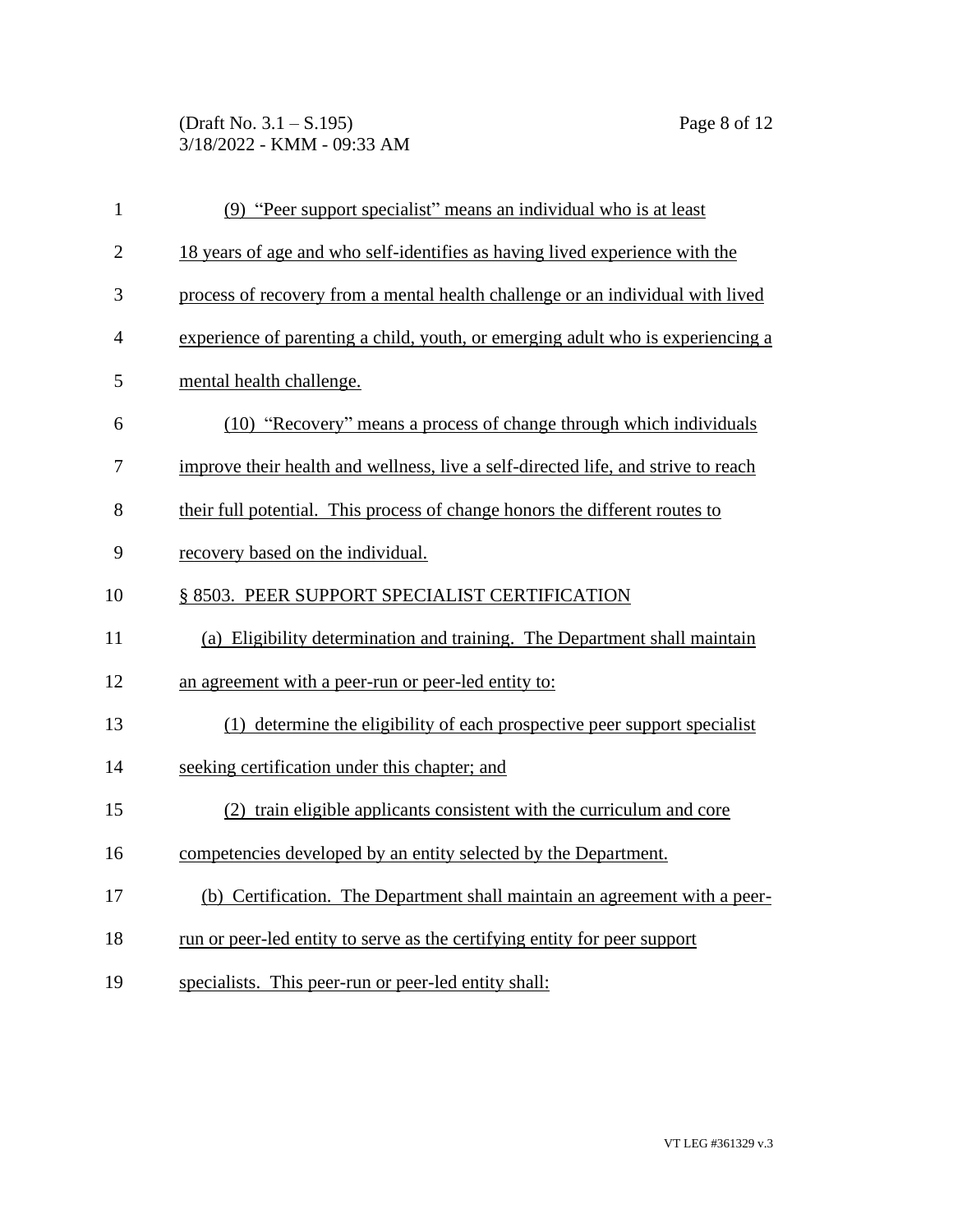(Draft No. 3.1 – S.195) Page 9 of 12 3/18/2022 - KMM - 09:33 AM

| $\mathbf{1}$   | (1) determine whether an applicant has met the requirements for                 |  |  |
|----------------|---------------------------------------------------------------------------------|--|--|
| $\overline{2}$ | certification established by an entity selected by the Department through the   |  |  |
| 3              | administration of an examination;                                               |  |  |
| 4              | (2) adhere to the processes for certification, recertification, certification   |  |  |
| 5              | revocation, and appeals as established by an entity selected by the Department; |  |  |
| 6              | and                                                                             |  |  |
| 7              | (3) maintain a public-facing website that includes, at a minimum, a             |  |  |
| 8              | roster of certified peer support specialists and the procedure for filing a     |  |  |
| 9              | complaint against a certified peer support specialist.                          |  |  |
| 10             | (c) Exemption. Individuals providing peer support services as employees         |  |  |
| 11             | or volunteers of a peer-run or peer-led organization shall not be required to   |  |  |
| 12             | obtain peer support specialist certification.                                   |  |  |
| 13             | § 8504. APPLICANTS FOR CERTIFICATION                                            |  |  |
| 14             | (a) An applicant for certification pursuant to this chapter shall:              |  |  |
| 15             | (1) be at least 18 years of age;                                                |  |  |
| 16             | (2) be self-identified as having first-hand experience with the process of      |  |  |
| 17             | recovery from mental illness or be the family member of such an individual;     |  |  |
| 18             | be willing to share personal experiences;<br>(3)                                |  |  |
| 19             | (4) agree, in writing, to the code of ethics developed pursuant to section      |  |  |
| 20             | 8502 of this title;                                                             |  |  |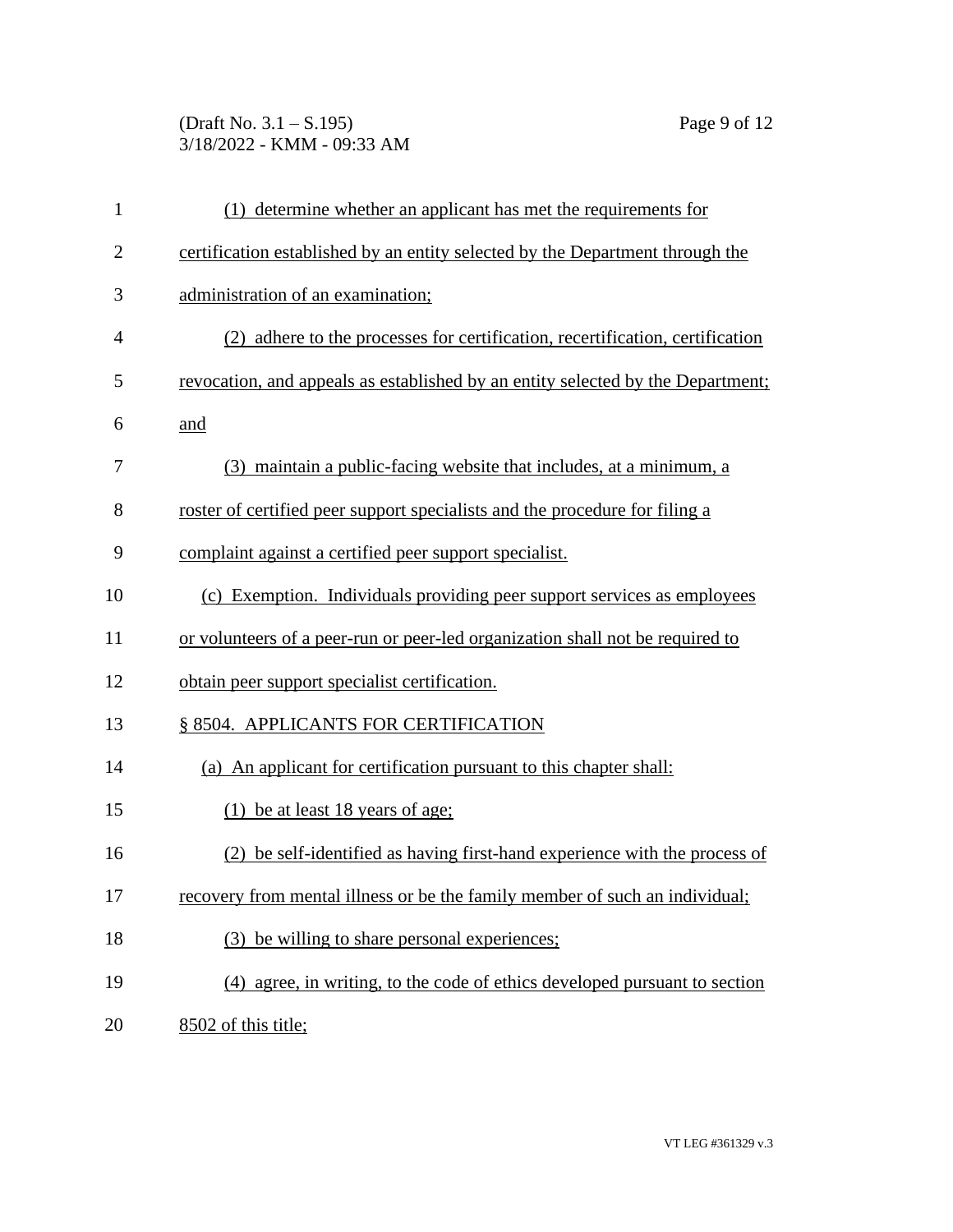(Draft No. 3.1 – S.195) Page 10 of 12 3/18/2022 - KMM - 09:33 AM

| $\mathbf{1}$   | (5) successfully complete the curriculum and training requirements for             |
|----------------|------------------------------------------------------------------------------------|
| $\overline{2}$ | peer support specialists; and                                                      |
| 3              | (6) pass a certification examination approved by the certifying body for           |
| 4              | peer support specialists.                                                          |
| 5              | (b) To maintain certification pursuant to this act, a peer support specialist      |
| 6              | shall:                                                                             |
| 7              | (1) adhere to the code of ethics developed pursuant to section 8502 of             |
| 8              | this title and sign a biennial affirmation to that effect; and                     |
| 9              | (2) complete any required continuing education, training, and                      |
| 10             | recertification requirements developed by the certifying body.                     |
| 11             | § 8505. CERTIFICATION FEE SCHEDULE                                                 |
| 12             | Any fees required for the administration of the peer support specialist            |
| 13             | certification program set forth in this chapter shall be requested pursuant to the |
| 14             | process set forth in 32 V.S.A. chapter 7, subchapter 6.                            |
| 15             | Sec. 4. PEER-OPERATED RESPITE AND COMMUNITY CENTERS;                               |
| 16             | <b>MODEL</b>                                                                       |
| 17             | The General Assembly finds that:<br>(a)                                            |
| 18             | (1) peer-operated respite models and community centers, such as                    |
| 19             | Alyssum, located in Rochester; Another Way, located in Montpelier; and             |
| 20             | Pathways Community Center, located in Burlington, can serve as alternative         |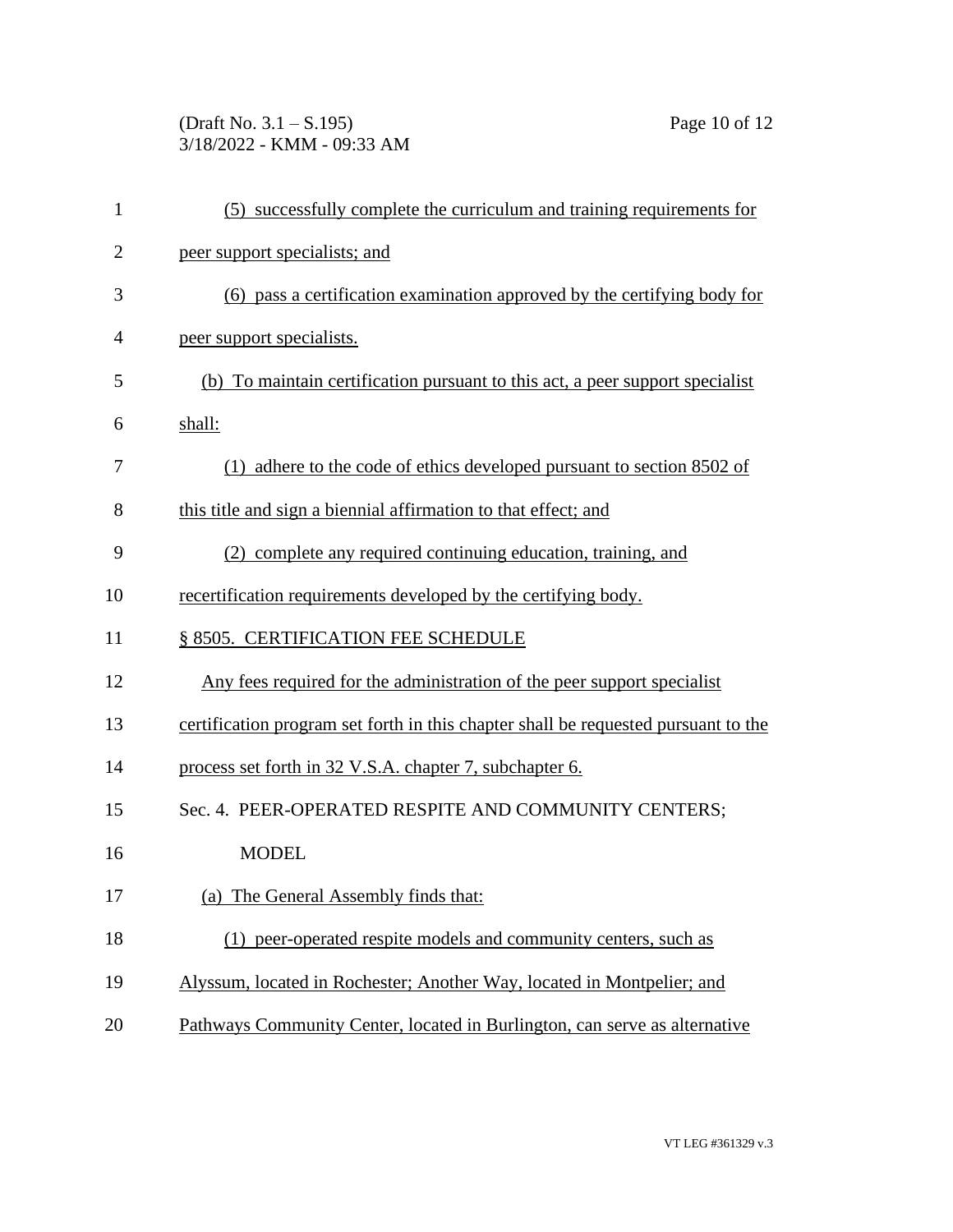(Draft No. 3.1 – S.195) Page 11 of 12 3/18/2022 - KMM - 09:33 AM

| $\mathbf{1}$   | care settings for patients with psychiatric diagnoses who do not require    |
|----------------|-----------------------------------------------------------------------------|
| $\overline{2}$ | inpatient admission; and                                                    |
| 3              | (2) peer-operated respite models and community centers provide              |
| 4              | residential or community-based services that can result in lowered rates of |
| 5              | Medicaid-funded hospitalizations and health expenditures for participants.  |
| 6              | (b) To the extent that the Agency of Human Services finds the following, it |
| 7              | shall include a funding request for peer-operated respite models and        |
| 8              | community centers in subsequent budget proposals:                           |
| 9              | (1) that additional peer-operated respite centers and community centers     |
| 10             | should be developed with State Medicaid matching funds to provide necessary |
| 11             | program capacity; and                                                       |
| 12             | (2) that viable proposals with demonstrable community support are           |
| 13             | advanced and the Agency finds that these proposals will reduce other State  |
| 14             | program costs.                                                              |
| 15             | Sec. 5. EFFECTIVE DATE                                                      |
| 16             | This act shall take effect on July 1, 2022.                                 |
| 17             |                                                                             |
| 18             |                                                                             |
| 19             |                                                                             |
| 20             |                                                                             |
| 21             |                                                                             |